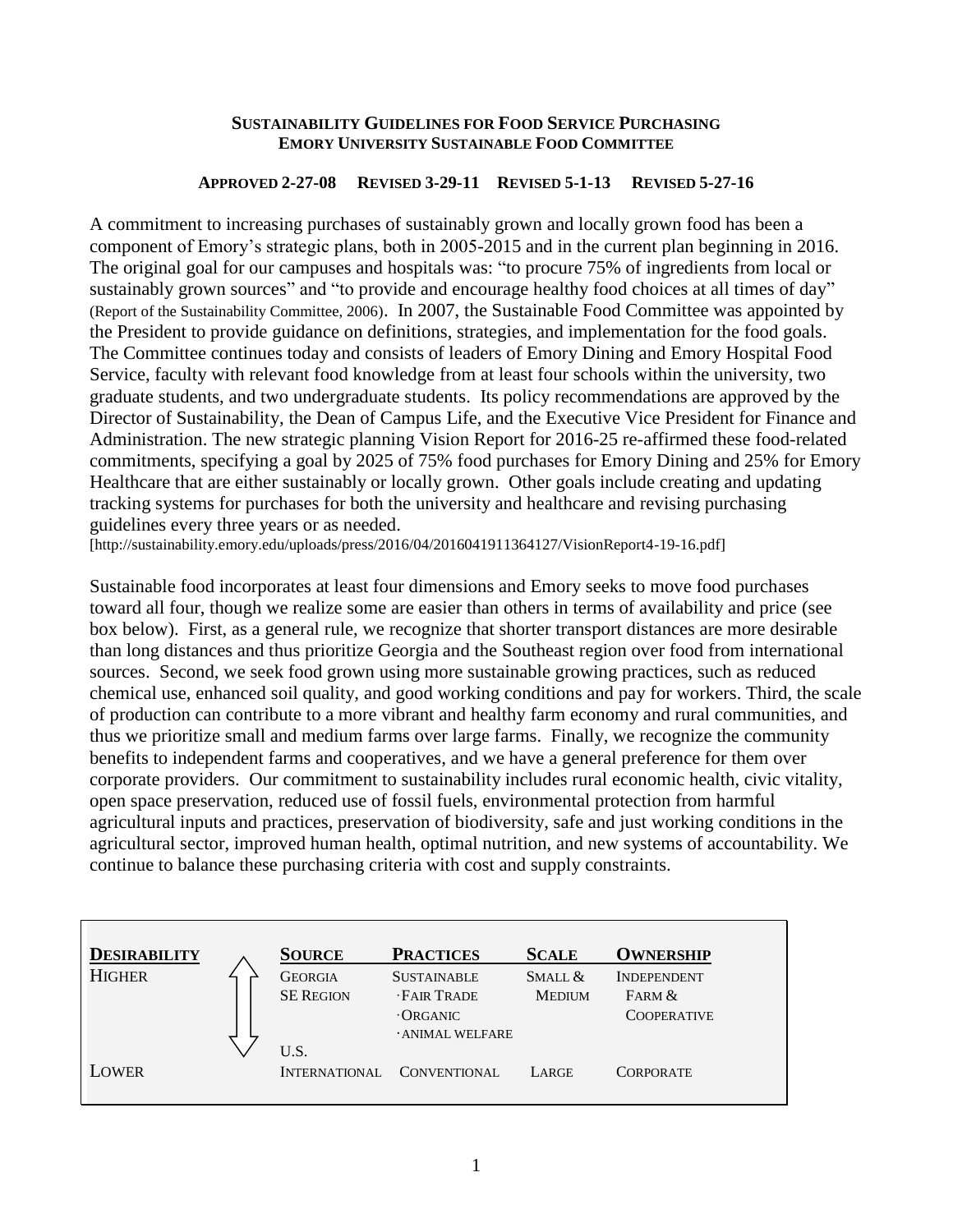This document clarifies what we mean by "sustainable" and "local" food and how we have adapted sustainability's "triple bottom line" of environmental, social, and economic criteria to food purchasing in the southeastern United States. Emory's policy over the last ten years has been to rely on third party certifications to assure fairness, compliance, and transparency. With regard to defining local, we have prioritized Georgia farmers, but also accept a second tier of the eight-state Southeast region (see discussion below).

This document presents our evolving strategies to support a more sustainable food system in the Southeast. With the Emory Dining contract awarded to Bon Appetit for 2015-25, a new approach to reaching purchasing goals was put into place. In addition to the overall purchasing percentage goals, a series of requirements were instituted for some food items, such as grassfed ground beef and humanely-raised eggs. These requirements have eliminated the need for some of the previous priorities detailed in our earlier guidelines.

### **TRACKING AND ACCOUNTABILITY: WHAT KINDS OF FOOD ARE INCLUDED?**

Careful tracking of purchases has been a hallmark of our program and we record dollars spent, keeping local and sustainable purchases separate. Since 2009-10, total purchases of both sustainably-grown and locally-grown food have been provided by Emory Dining to the Sustainable Food Committee and have been shared publically on the Office of Sustainability website.

[http://sustainability.emory.edu/uploads/press/2013/05/2013050714054301/SustFoodPurchGuidelns5-1-13.pdf] In the beginning, these totals were based on invoices entered by hand for the top 20% of items for each of ten categories of food. Later, tracking included 100% of invoices.

Tracking for Emory Dining includes the resident dining student meal plan provided mainly in Dobbs Dining Hall, campus catering, and other campus retail dining locations such as Cox Hall and the Rollins Café, among others. Our goal is that all food purchases at Emory University and at all Emory Healthcare sites will be included in our tracking.

Processed foods with multiple ingredients usually cannot be sufficiently verified to count towards local purchases and are omitted from our tracking. However, the Committee adopted Bon Appetit's "Locally Crafted" program to encourage purchases from small, locally-owned businesses whose practices align with our definition of sustainability (see details below), and these items are tracked separately. Non-dairy beverages, bottled water, and sodas are excluded from local purchase totals, regardless of where they were manufactured, unless they meet with the Locally Crafted guidelines. Coffee and tea, however, are purchased as grocery items and are included. Tracking is maintained for the Emory University Druid Hills campus, the Oxford College Campus, and Emory Hospitals separately. Produce is regularly purchased from the Oxford College organic farm and is included in the totals for Oxford and Emory.

### **WHAT COUNTS AS LOCAL FOOD?**

Local farms offer fresher food that is often tastier and generates less waste from deterioration in transit. Local food often reduces fossil fuel for transport, thereby lowering Emory's contribution to greenhouse gas emissions and to the depletion of non-renewable resources. Our goals for local and regional food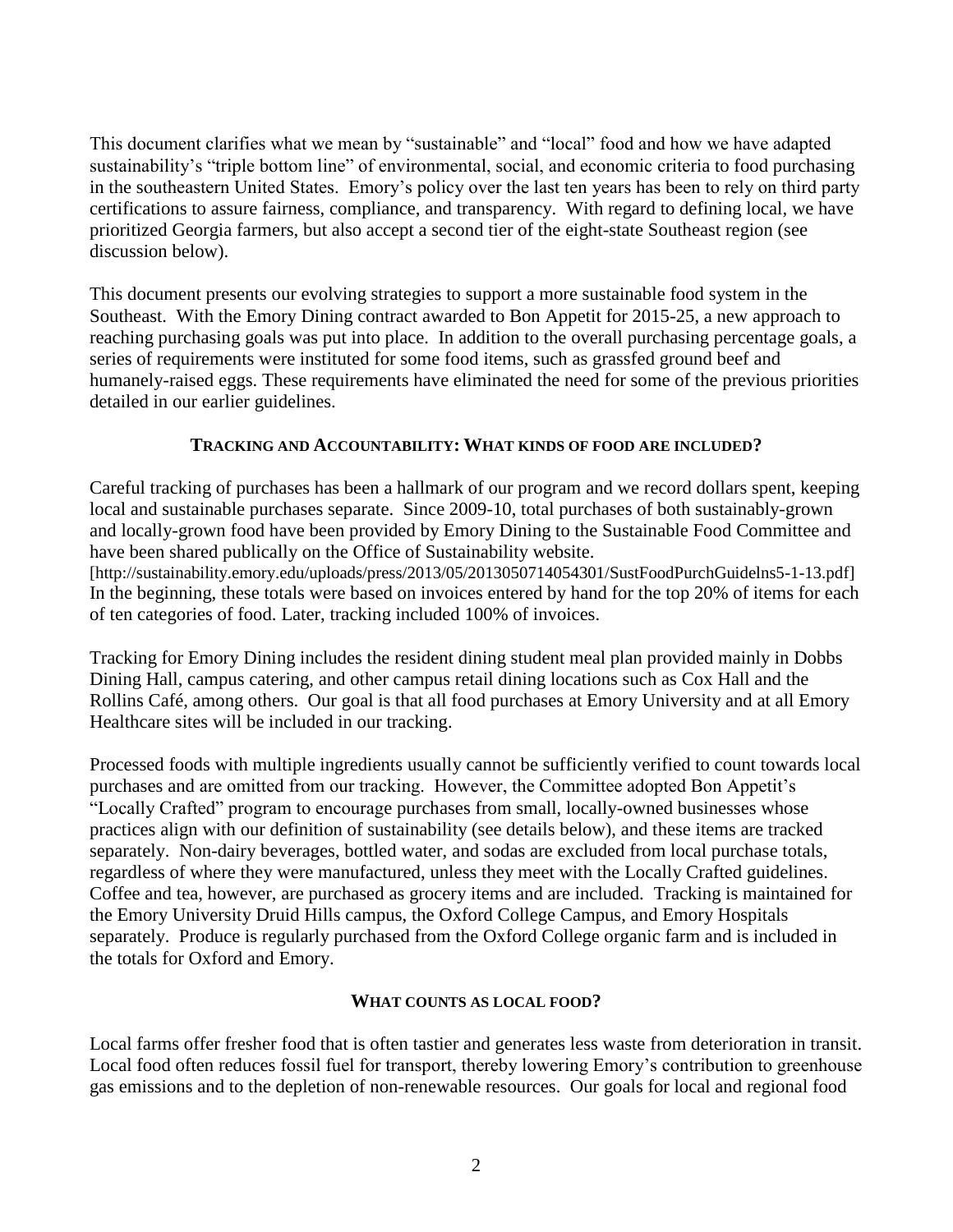support a vibrant Southeastern economy, preserve open space and agricultural landscapes, provide easier access for direct relationships with farmers, and help preserve the regional farming culture.

In 2007, we considered a mileage radius for local food but found the boundaries generated would not be easy to track. We considered that a common standard for local food is a day's drive, often translated to 200 miles (400 miles round trip). For Atlanta, a 200-mile radius covers almost all of south Georgia, and reaches to Columbia (South Carolina), Asheville (North Carolina), Knoxville (Tennessee), and to Birmingham and Montgomery (Alabama). We found it unreasonable to try to prioritize and track food from one half of nearby states. We therefore decided to give highest priority to Georgia farmers, where we have relationships with known producers.

However, recognizing the limits of the Georgia growing season, we agreed that a second priority is our eight-state region of Georgia, Florida, South Carolina, North Carolina, Tennessee, Kentucky, Alabama, and Mississippi. Our decision to prefer foods grown in this region—as opposed to organic produce from California or Mexico—speaks to our concern for environmental issues, but also to our desire to restore a more diversified agricultural economy in the Southeast and to preserve farming traditions. By prioritizing the eight-state area, we can also focus on partnerships with under-served areas of the region and look for opportunities to buy from minority farmers and cooperatives.

## **WHAT COUNTS AS SUSTAINABLE FOOD?**

**1. Milk and dairy** purchases include milk, cream, butter, yogurt, and cheese. The Emory Dining contract now requires that milk, cream, and yogurt be obtained from the eight-state Southern region, with Georgia as a preference. Use of artificial growth hormones (rBST/rBGH) is prohibited in milk, cream, and yogurt, as is the use of antibiotics, except for disease treatment.

Other desirable certifications that will count toward our sustainable food totals are:

--sourced from certified grass fed animals (Animal Welfare Approved Grassfed, American Grassfed Association)

--certified organic (USDA)

--certified humane (Animal Welfare Approved, Humane Farm Animal Care)

--certified sustainable (Food Alliance, LEO-4000 American National Sustainable Agriculture Standard, or alternative certification)

Ultimate goal: certified humane and sustainable and from Georgia.

### **2. Eggs**

Emory Dining contract now requires that all shell eggs and liquid (pre-cracked) eggs be certified humane (Humane Farm Animal Care), a standard which eliminates battery cages and offers enhanced animal welfare practices.

Other desirable certifications that will count toward our sustainable food totals are:

--certified organic (USDA)

--certified humane (Animal Welfare Approved, Humane Farm Animal Care Free Range and Pasture Raised)

--certified sustainable (Food Alliance, LEO-4000 American National Sustainable Agriculture Standard, or alternative certification)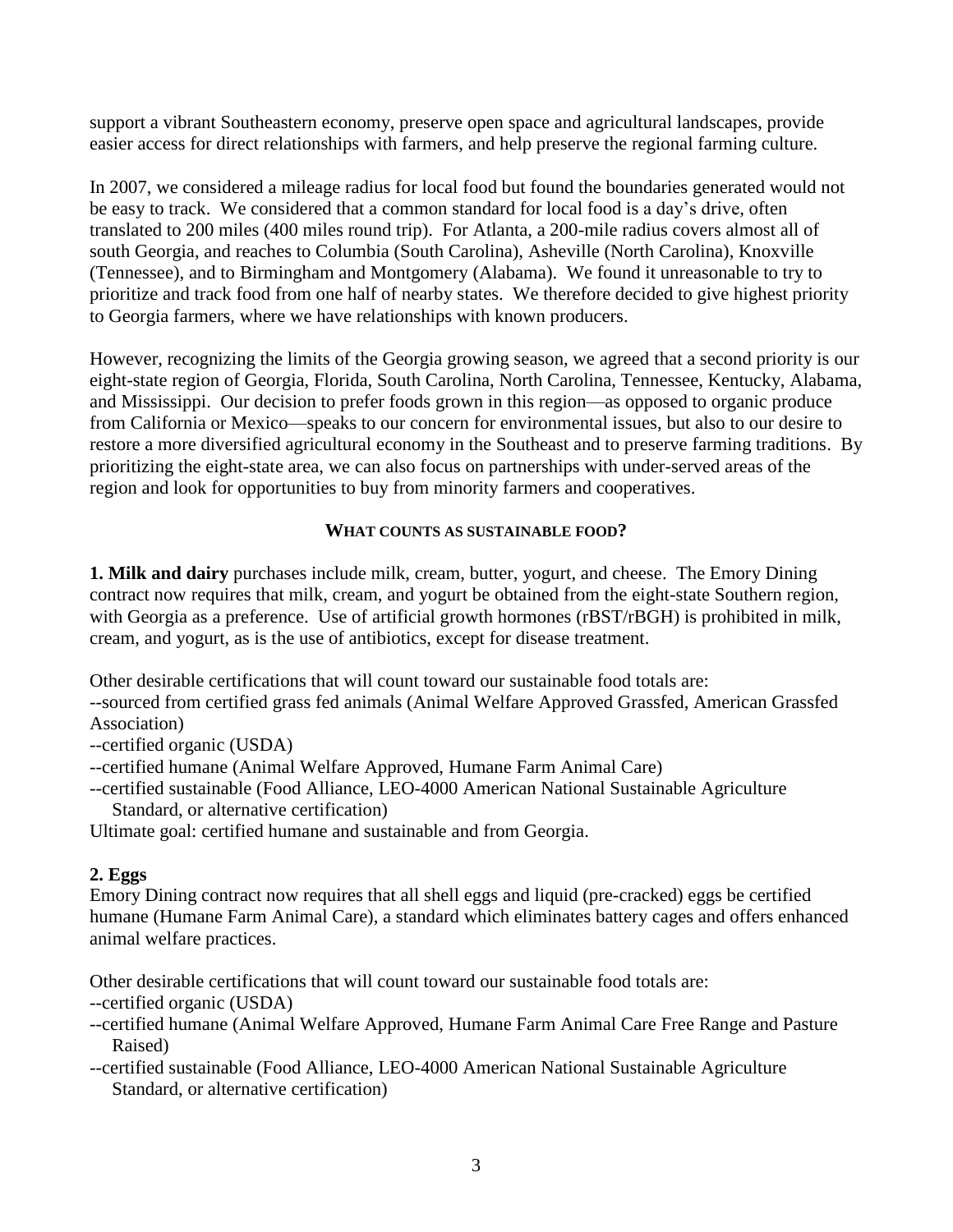Ultimate goal: certified humane and sustainable and from Georgia.

## **3. Vegetables and fruits**

The Emory Dining contract specifies a preference for Georgia or Southeast region origin and Fair Food certified (Coalition of Immokalee Workers). Emory's commitments to the Atlanta Lettuce Project are also required.

Other desirable certifications that will count toward our sustainable food totals are:

--certified organic (USDA)

- --certified Fair Trade (Fairtrade International [also known as Fairtrade America], Fair Trade Federation, Fair Trade USA)
- --certified sustainable (Food Alliance, LEO-4000 American National Sustainable Agriculture Standard, or alternative certification)

Ultimate goal: certified sustainable and from Georgia.

# **4. Chicken**

Emory Dining contract specifies that all chicken will be sourced from Springer Mountain Farms or a university-approved equivalent. Emory has a preference for slower-growing breeds which have more opportunity to be pasture-raised.

Other desirable certifications that will count toward our sustainable food totals are:

--certified humane (Animal Welfare Approved, Humane Farm Animal Care)

--certified organic (USDA)

--certified sustainable (Food Alliance, LEO-4000 American National Sustainable Agriculture Standard, or alternative certification)

Ultimate goal: certified humane and sustainable and from Georgia.

## **5. Beef**

Emory Dining contract specifies all ground beef will be grassfed (Humane Farm Animal Care Grassfed, Animal Welfare Approved Grassfed, American Grassfed Association)

Other desirable certifications for other meat cuts that will count toward our sustainable food totals are: --certified humane (Animal Welfare Approved, Humane Farm Animal Care)

--certified grassfed (Animal Welfare Approved Grassfed, Humane Farm Animal Care Grassfed)

--certified sustainable (Food Alliance, LEO-4000 American National Sustainable Agriculture Standard, or alternative certification)

Ultimate goal: certified grassfed, humane, sustainable, and from Georgia.

## **6. Pork, turkey, and other meats**

Emory Dining contract specifies pork raised without gestation crates (verified by written documentation from producers). Emory has a preference for heritage-breed turkey.

Other desirable certifications that will count toward our sustainable food totals are: --certified humanely raised (Animal Welfare Approved, Humane Farm Animal Care) --certified pasture-raised (Animal Welfare Approved, Niman Ranch)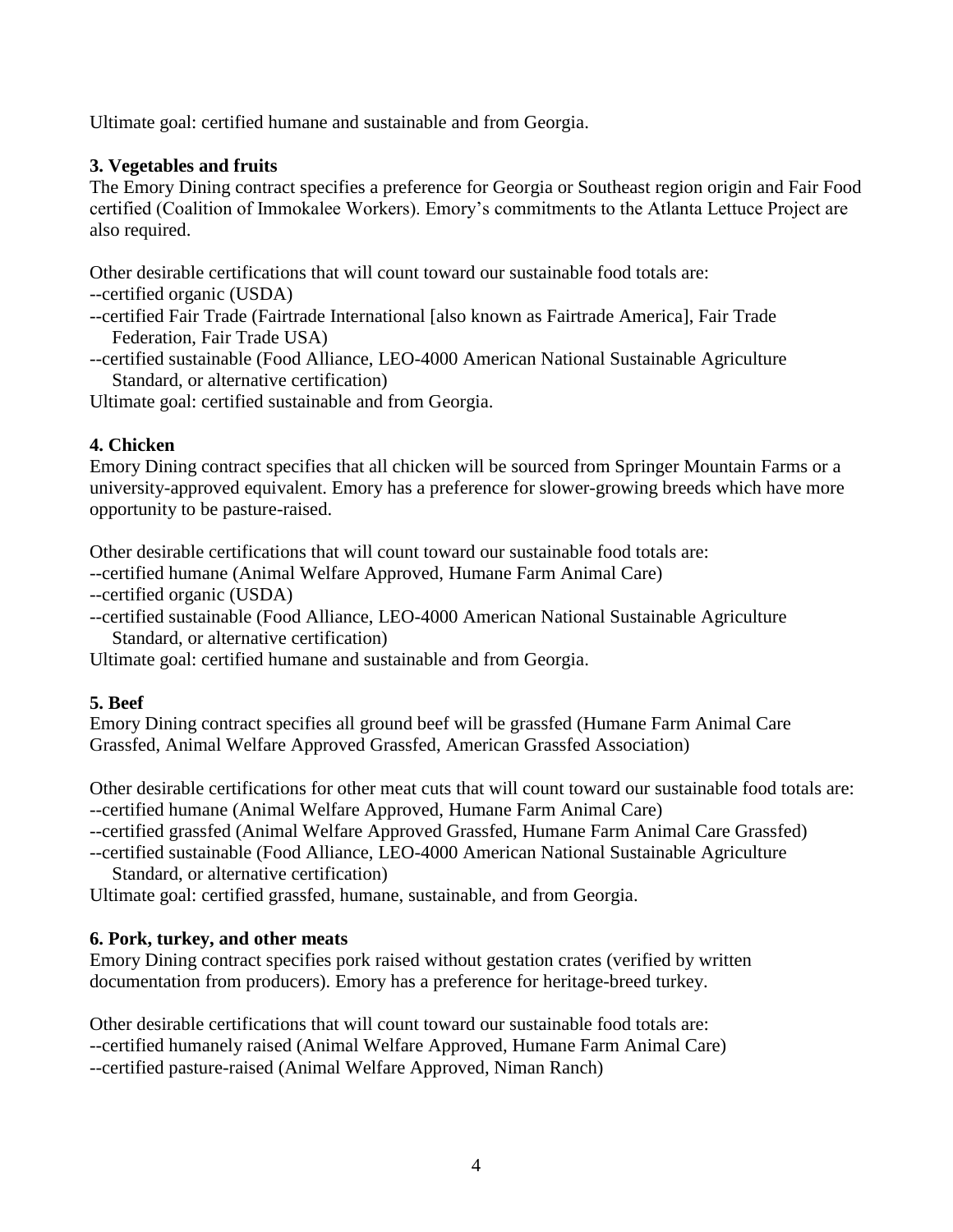--certified sustainable (Food Alliance, LEO-4000 American National Sustainable Agriculture Standard, or alternative certification)

Ultimate goal: certified humane and sustainable and from Georgia.

# **7. Seafood**

Emory Dining contract requires procurement from the Monterrey Bay Aquarium's Seafood Watch Southeast "best" or "good" list or Marine Stewardship Council certified. Among sustainable seafood options, we have a preference for local/regional suppliers.

Other desirable certifications that will count toward our sustainable food totals are:

--any eco-certification recommended by Seafood Watch that meets or exceeds their "good" (yellow) requirements

Ultimate goal: Seafood Watch Southeast "best" or "good" list and Marine Stewardship Council certification and from Georgia or the Southeast.

# **8. Grocery**

Emory Dining contract specifies that all coffee and tea purchased will be Fair Trade.

Other desirable certifications that will count towards our sustainable food totals are:

--certified Locally Crafted (Bon Appetit)

--certified organic (USDA)

--certified Fair Trade (Fairtrade International [also known as Fairtrade America], Fair Trade Federation, Fair Trade USA)

--certified sustainable (Food Alliance, LEO-4000 American National Sustainable Agriculture Standard, or alternative certification)

Ultimate goal: certified sustainable.

# **RATIONALE FOR THESE PRIORITIES**

**Certified organic** (USDA standards) milk, dairy, eggs, fruits, vegetables, and chickens offer the assurance that environmental harms have been minimized through prohibitions on most pesticides, on genetically-modified food varieties, and chemical fertilizers. Though these foods sometimes travel long distances, the health benefits to farmers, farm workers and farm ecosystems makes this option an important step toward a more sustainable food system. [\(www.ams.usda.gov/grades-standards/organic-standards\)](http://www.ams.usda.gov/grades-standards/organic-standards)

**Grass fed (pasture raised) meats**: While a meat-free diet may remain attractive for various reasons (and reduces greenhouse gas emissions), for those choosing to consume meat, a diet of moderate amounts of pasture-raised meat is consistent with our sustainability goals. Production of grassfed meats can contribute to reduced environmental harms emerging from energy-intensive grain production, farmland erosion, and groundwater contamination.

[\(http://animalwelfareapproved.org/standards/grassfed-faq/;](http://animalwelfareapproved.org/standards/grassfed-faq/) [http://www.americangrassfed.org/about-us/our-standards;](http://www.americangrassfed.org/about-us/our-standards) [http://certifiedhumane.org/\)](http://certifiedhumane.org/)

**Certified sustainable:** While at present we are unable to buy sustainably-certified foods in any significant quantity, we have kept "certified sustainable" as part of our goals in hopes that will soon change. The standards articulated by Food Alliance certification and the LEO-4000 American National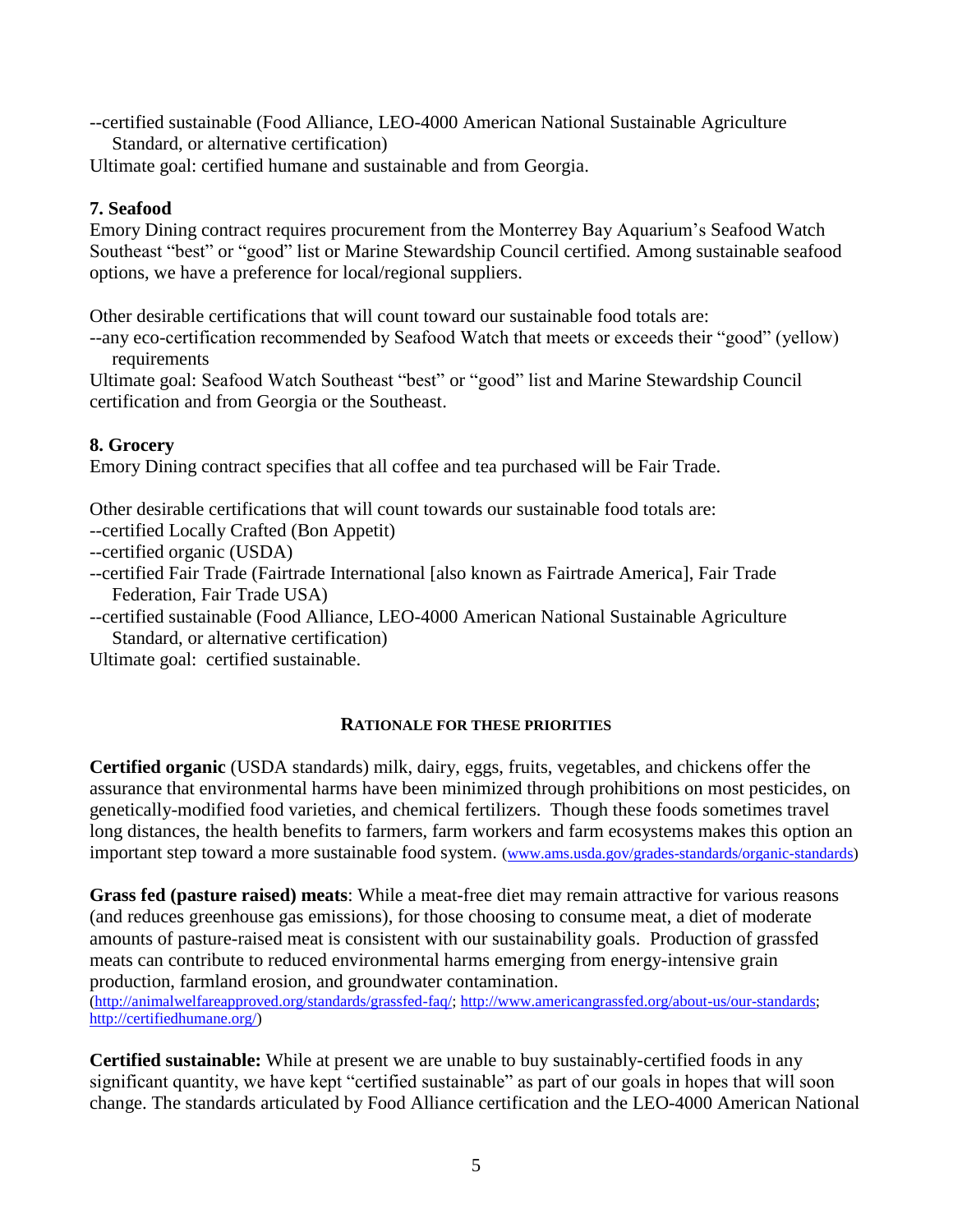Sustainable Agriculture Standard go beyond the USDA organic checklist approach and offer assurance of sustainable management practices at the whole-farm level. Certified sustainable farms demonstrate attention to management practices that improve soil quality, reduce chemical use, improve crop rotations, maintain biodiversity in soil, seeds, and natural habitats on the whole farm, protect water quality, conserve energy, manage waste, provide safe and fair working conditions and worker pay, and assure the humane treatment of animals. Farmer goals for continuous improvement are part of sustainable certification. [\(www.foodalliance.org;](http://www.foodalliance.org/) [www.leonardoacademy.org/services/standards/agstandard.html](http://www.leonardoacademy.org/services/standards/agstandard.html))

**Humane:** Humane Animal Farm Care and Animal Welfare Alliance certify farms that allow animals to engage in natural behaviors with sufficient space, shelter and appropriate handling to limit stress. Animal production methods keep the welfare of the farm animal in mind and are inspected for precise, objective standards for farm animal treatment. Animals are raised without antibiotics, except for treating disease, and animals are not treated with added hormones. [\(http://www.certifiedhumane.org/;](http://www.certifiedhumane.org/) [http://animalwelfareapproved.org/standards/\)](http://animalwelfareapproved.org/standards/)

**Restrictions on antibiotics and hormones:** By choosing milk, dairy, eggs, chickens, and other meats produced without artificial hormones and without the use of antibiotics except for treatment of disease, we eliminate a major risk of generating antibiotic resistance within the food supply. Choosing farms with lower stocking densities and more humane animal treatment can promote food safety and eliminate the need for routine antibiotic treatment. We consider the use of ionophore antibiotics (anticoccidial growth promoters) to fall within the prohibition of antibiotics. These restrictions are one way to raise the bar for industrial practices, favoring smaller production units, and strengthening consumerbased expectations for quality and safety. Guidelines from the Food and Drug Administration already make some restrictions mandatory for some foods; for example, hormones are not legally approved for use in eggs and poultry.

**Seafood:** Fish and seafood concerns include health risks from the bioaccumulation of mercury, environmental harms from aquaculture practices, bycatch that damages unintended species, and overfishing of wild populations at risk. Our guidelines rely on the Monterey Bay Aquarium Seafood Watch guidelines that are based on regularly updated research on regional fisheries. Within the Seafood Watch "best choices" and "good alternatives" for the Southeast are a suitable range of wild and farmed species that will allow Emory to support responsible fishing and safe consumption ([www.seafoodwatch.org\)](http://www.seafoodwatch.org/). The Marine Stewardship Council [\(www.msc.org\)](http://www.msc.org/) certifies particular fisheries that are harvested on a sustainable basis. This certification includes health criteria in its ratings, but does not include farmed seafood. We have a preference for Georgia or Southeast regional seafood, but accept any of the other certification standards that Seafood Watch endorses as equivalent to its "good" (yellow) requirements.

**Fair Trade** certification demonstrates the existence of a trading partnership that seeks to change the rules and practice of conventional international trade by guaranteeing higher returns to producers especially in the Global South—as well as more transparent trade relations, improved environmental practices, and opportunities for local economic development projects. Historically focused on supporting small family farms, fair trade also certifies products from plantation agriculture, where it guarantees improved labor conditions, higher pay, rights to organize, and local economic development efforts. Multiple fair trade certifying organizations now exist, with somewhat different standards, but we will accept Fairtrade International (also known as Fairtrade America and FLO-I], Fair Trade USA, and Fair Trade Federation products. [\(www.fairtradeusa.org;](http://www.fairtradeusa.org/) [http://www.fairtrade.net/;](http://www.fairtrade.net/) [www.fairtradefederation.org\)](http://www.fairtradefederation.org/)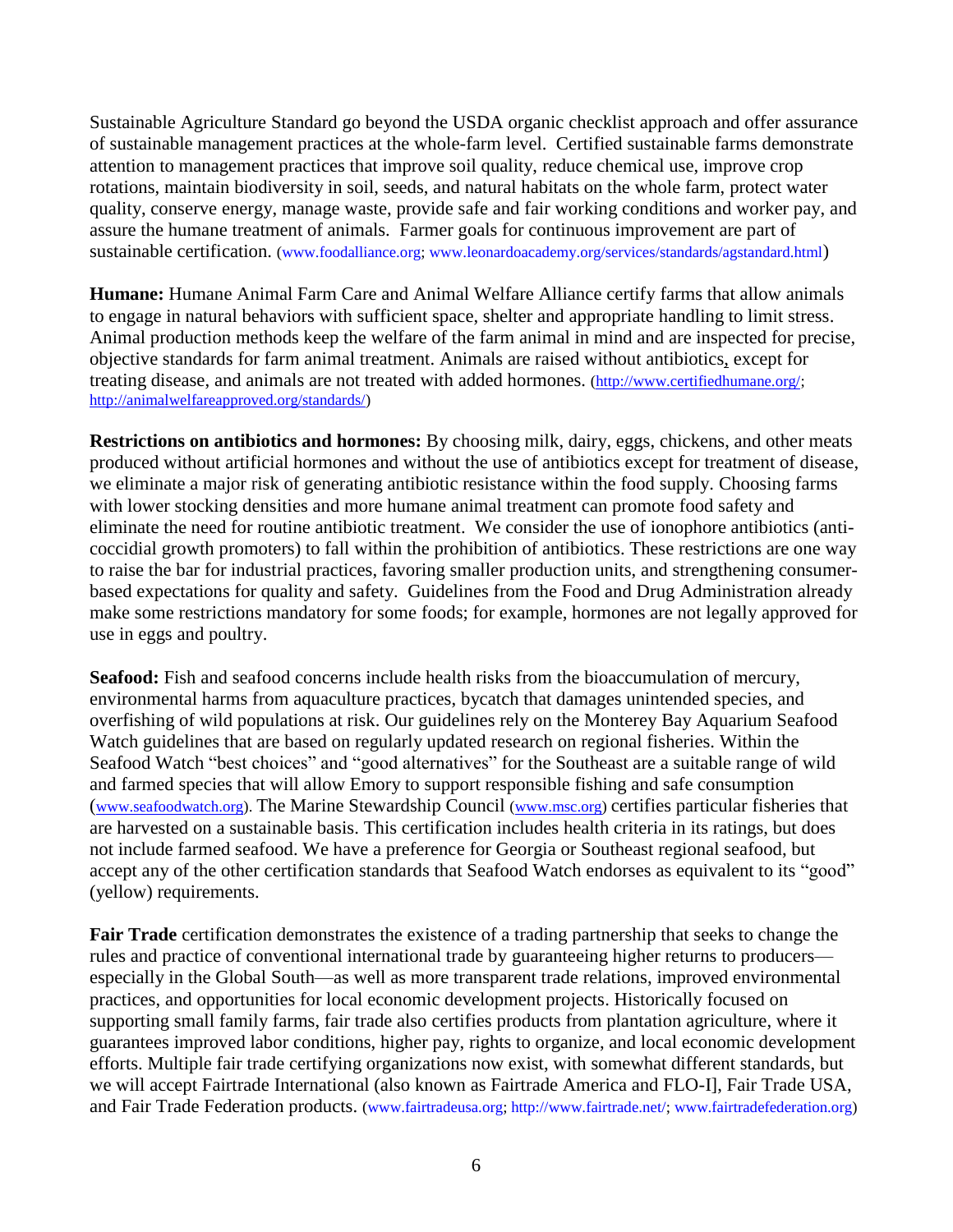**Fair Food:** This certification emerged from the decades-long efforts of the Coalition of Immokalee Workers in Florida to address abuses and low pay among tomato workers. Now extending to bell peppers and other crops and to other parts of the United States, the Fair Food Program raises farmworker wages, ensures safer working conditions, and assures that workers who pick fruits and vegetables on participating farms have a voice in the decisions that affect their lives. [\(www.fairfoodprogram.org\)](http://www.fairfoodprogram.org/)

### **Locally Crafted**

This certification is offered by Bon Appetit and seeks to support small, locally owned food businesses whose practices are aligned with important aspects of our sustainability goals. The program applies to artisan products, including snack foods, granolas, frozen desserts, sushi, and baked goods. Businesses must meet three required criteria and then two of a series of optional criteria. The required criteria are:

1. Locality: business must be conducted within 150 miles of Emory University or Oxford College.

- 2. Ownership: business must be an owner-operated concern or a cooperative of owner-operators.
- 3. Annual sales volume limit is \$5 million if a sole proprietorship or an LLC.

In addition, Locally Crafted products must meet two of the following criteria:

- Locally Sourced: At least 50% of the product's ingredients, by weight or volume, are purchased from small, owner-operated farms within 150 miles of Emory University or Oxford College.
- Responsibly Sourced: At least 50% of the product's ingredients, by weight or volume, are responsibly sourced as verified by an approved third-party organization, as detailed in our above list.

• Humanely Sourced: The eggs, dairy, and protein in the product meet all Bon Appétit's Circle of Responsibility sustainability standards: Milk and yogurt from cows raised without the use of rBST/rBGH; Cage Free Certified Humane eggs, Certified Humane ground beef, Gestation Crate Free Pork, Seafood Watch approved seafood, and turkey and chicken raised without the use of antibiotics (except for treatment of disease).

• Traditional/Artisan: The product is a traditional staple of a specific cuisine, made in the traditional manner with a minimum of additives and preservatives, or in small batches by hand using traditional methods.

• Justice through Ownership: The business is 100% minority or woman-owned and -controlled.

• Justice through Training: As a founding principle, the business seeks to provide job opportunities to a disadvantaged population.

#### **References**

American Public Health Association 2003. Precautionary Moratorium on New Concentrated Animal Feeding Operations. Policy Statement 2003-7. [\(www.ajph.org/legislative.](http://www.ajph.org/legislative) Accessed 11-11-07).

Bouchard, M.F., et al. 2011. Prenatal exposure to organophosphate pesticides and IQ in 7-year old children. *Environmental Health Perspectives* 119(8):1189-1195.

Chapin A, et al. 2005. Airborne Multidrug-Resistant Bacteria Isolated from a Concentrated Swine Feeding Operation. *Environmental Health Perspectives* 113(2):137-42.

Clancy, Kate. 2006. *Greener Pastures*. Cambridge: Union of Concerned Scientists Publications.

Food Alliance, Healthcare without Harm, Associate for Sustainability in Higher Education and Institute for Agriculture and Trade Policy. Guide to Developing a Sustainable Food Purchasing Policy. [\(http://www.sustainablefoodpolicy.org/.](http://www.sustainablefoodpolicy.org/) Accessed 5- 20-16).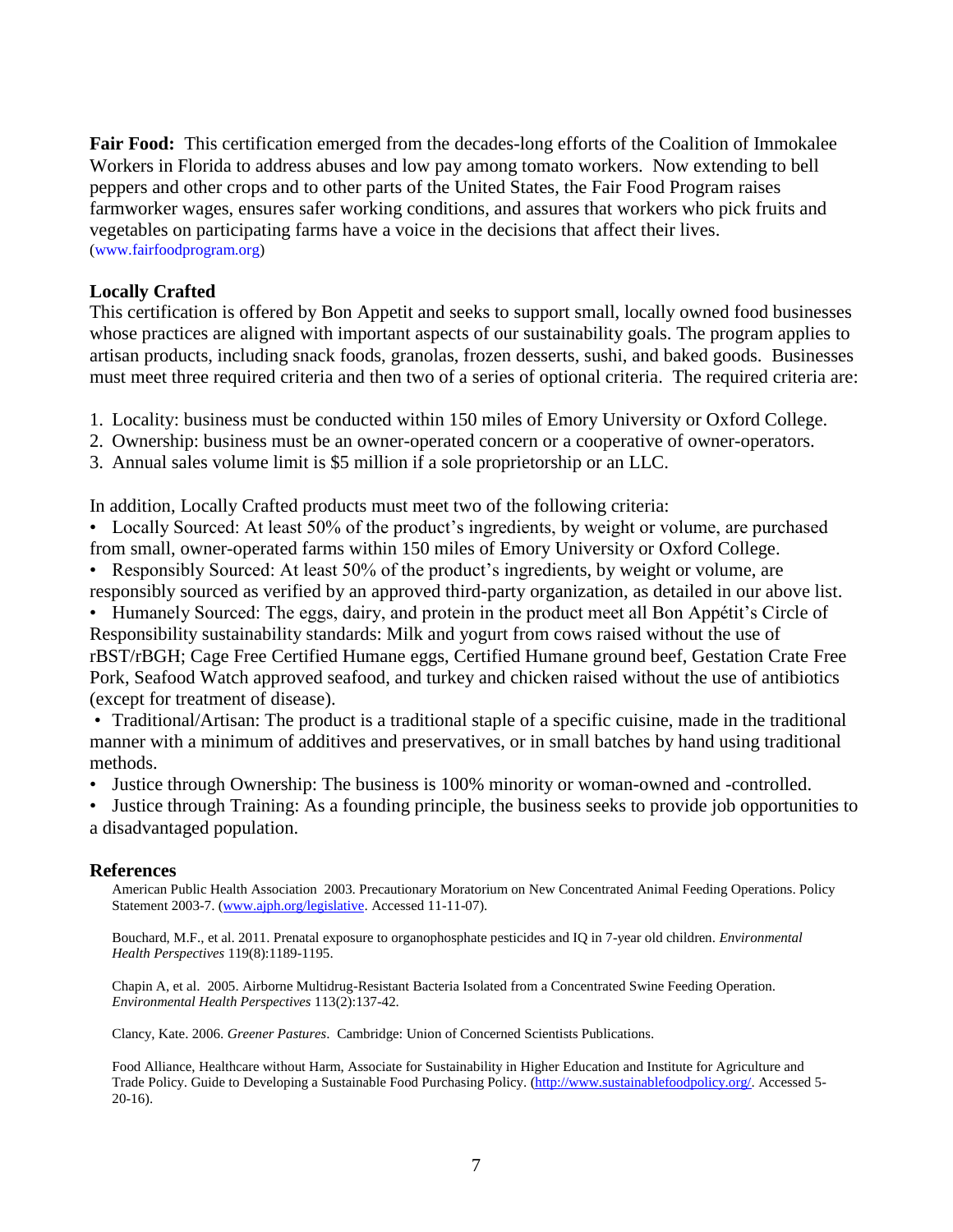Gonzalez Fischer, Carlos and Tara Garnett. 2016. Plates, pyramids and planets: Developments in national healthy and sustainable dietary guidelines: a state of play assessment. Food Climate Research Network, Environmental Change Institute and The Oxford Martin Programme on the Future of Food, The University of Oxford. Food and Agriculture Organization of the United Nations and The Food Climate Research Network at The University of Oxford. [\(http://www.fao.org/3/a-i5640e.pdf.](http://www.fao.org/3/a-i5640e.pdf) Accessed 5-21-16).

Guillette, E.A., et al. 1998. An anthropological approach to the evaluation of preschool children exposed to pesticides in Mexico. *Environmental Health Perspectives* 106(6):347-53.

Marks, A.R., et al. 2010. Organophosphate pesticide exposure and attention in young Mexican-American children: the CHAMACOS study. *Environmental Health Perspectives* 118(12):1768-74.

\_\_ 2010. Organophosphate pesticide exposure and attention in young Mexican-American children: the CHAMACOS study. *Environmental Health Perspectives* 118(12):1768-74.

Marsden, Terry, Jo Banks and Gillian Bristow.2000. "Food Supply Chain Approaches: Exploring Their Role in Rural Development." *Sociologia Ruralis* 40(4)424-438.

Martinez, Steve, Michael Hand, Michelle DaPra, Susan Pollack, Katherine Ralston, Travis Smith, Steven Bogel, Shellye Clark, Luanne Lohr, Sarah Low, and Constance Newman. 2010. "Local Food Systems: Concepts, Impacts and Issues." USDA Economic Research Report #97.

Pirog, Rich, et. al. 2001. Food, Fuel, and Freeways: An Iowa Perspective on How Far Food Travels, Food Usage, and Greenhouse Gas Emissions. Leopold Center for Sustainable Agriculture, Iowa State University. www.leopold.iastate.edu.

Pretty, Jules 2002 *Agri-Culture: Reconnecting People, Land, and Nature*. London: Earthscan. \_\_ 2005 The Earthscan Reader in Sustainable Agriculture. London: Earthscan.

Rauh, V.A., et al. 2006. Impact of prenatal chlorpyrifos exposure on neurodevelopment in the first three years of life among inner-city children. *Pediatrics* 118(6):e1845-59.

Real Food Challenge [\(www.realfoodchallenge.org\)](http://www.realfoodchallenge.org/).

Report of the Sustainability Committee, Emory University 2006. www.finadmin.emory.edu/policies/SustyReportFinal.pdf

Roberts E.M. et al. 2007. Maternal residence near agricultural pesticide applications and autism spectrum disorders among children in the California Central Valley. *Environ Health Perspectives* 115(10):1482-9.

Ruhf, Kathryn and Kate Clancy 2010. It Takes a Region…Exploring a Regional Food Systems Approach: A Working Paper. Northeast Sustainable Agriculture Working Group [\(www.nefood.org.](http://www.nefood.org/) Accessed 5-20-16).

Stevenson, G.W., K. Ruhf, S. Lezberg and K. Clancy. 2007. Warrior, Builder, and Weaver Work: Strategies for Changing the Food System. In, *Remaking the North American Food System*. C. Clare Hinrichs and Thomas A. Lyson, Eds. Pp. 33-62. Lincoln, NE: University of Nebraska Press.

United Farmworkers. 2011. Inventory of Farmworker Issues and Protections in the United States. [\(http://www.ufw.org/\\_board.php?mode=view&b\\_code=news\\_press&b\\_no=9520.](http://www.ufw.org/_board.php?mode=view&b_code=news_press&b_no=9520) Accessed 5-20-16).

US Department of Health and Human Services and US Department of Agriculture. 2015. *Dietary Guidelines for Americans: 2015-2020*. 8th Edition. [\(http://health.gov/dietaryguidelines/2015/guidelines/.](http://health.gov/dietaryguidelines/2015/guidelines/) Accessed 5/20/16).

US Department of Labor, Department of Employment and Training Administration. 2011. National Agricultural Worker Survey 2005-2009. [\(http://www.doleta.gov/agworker/naws.cfm.](http://www.doleta.gov/agworker/naws.cfm) Accessed 5-20-16).

Wang, Shirley and Kelly D. Brownell 2005. Public Policy and Obesity: The Need to Marry Science with Advocacy. *Psychiatric Clinics of North America* 28:235-52.

Willett, Walter C. 2006. The Mediterranean Diet: Science and Practice. *Public Health Nutrition* 9(1A):105-110.

World Health Organization. 2003. Joint FAO/OIE/WHO Expert Workshop on Non-Human Antimicrobial Usage and Antimicrobial Resistance: Scientific Assessment. [\(www.who.int/foodsafety/m](http://www.who.int/foodsafety/)icro/meetings/en/report.pdf. Accessed 10-18-07).